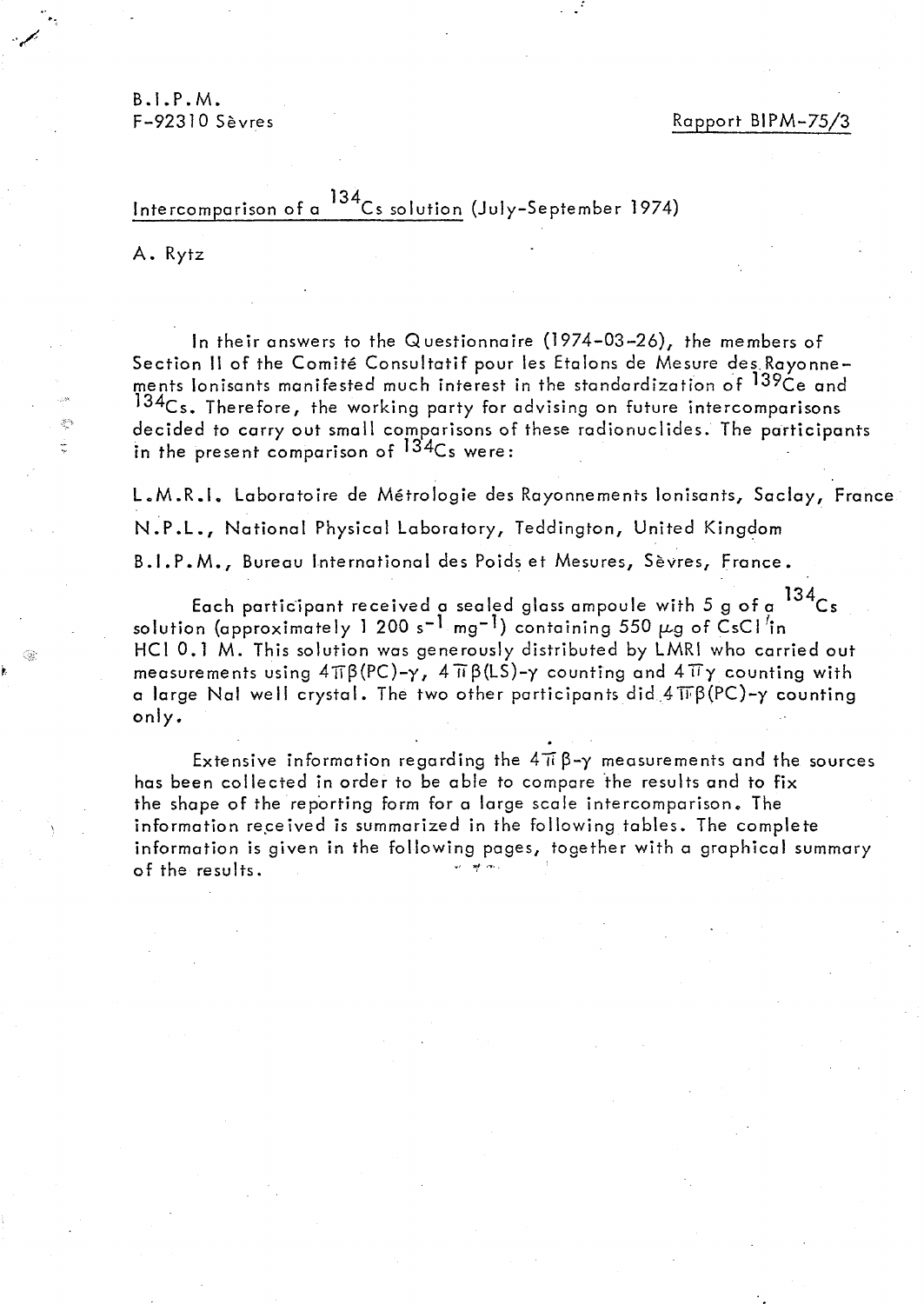| <b>JULY 1974</b>                                                                                                                                                                                                                                                                                                                                                                                                                                                                               |                                                                                                       | LMRI                                                                                                                                                                 | NPL                                                                                                                                                                                                                                  | <b>BIPM</b>                                                                                                                                                             |
|------------------------------------------------------------------------------------------------------------------------------------------------------------------------------------------------------------------------------------------------------------------------------------------------------------------------------------------------------------------------------------------------------------------------------------------------------------------------------------------------|-------------------------------------------------------------------------------------------------------|----------------------------------------------------------------------------------------------------------------------------------------------------------------------|--------------------------------------------------------------------------------------------------------------------------------------------------------------------------------------------------------------------------------------|-------------------------------------------------------------------------------------------------------------------------------------------------------------------------|
| Sources                                                                                                                                                                                                                                                                                                                                                                                                                                                                                        |                                                                                                       | (distributor)                                                                                                                                                        |                                                                                                                                                                                                                                      |                                                                                                                                                                         |
| Was the original solution diluted?<br>If yes-number of dilutions prepared<br>- approximate dilution factors<br>-diluent                                                                                                                                                                                                                                                                                                                                                                        |                                                                                                       | mo                                                                                                                                                                   | no                                                                                                                                                                                                                                   | yes<br>3<br>$2.8$ 2.6 $\frac{1}{2}$<br>HCC O.1 M                                                                                                                        |
| Source mount . Nature<br>Outerdiameter<br>Inner diameter<br>Thideness<br>Backing.Nature<br>Mass per cm <sup>2</sup><br>Number of metallized faces<br>Total mass of metal per cm2  UgemT<br>Source on metallized face?                                                                                                                                                                                                                                                                          | mm<br>$m\,m$<br>mm<br>ygcm"                                                                           | Al<br>38<br>22<br>$\mathbf{3}$<br>Cellulose<br>$\approx$ 10<br>$\mathbf{2}$<br>80<br>yes                                                                             | Al<br>38<br>25<br>0.46<br>VYNS<br>10<br>$\mathbf{2}$<br>40<br>yes                                                                                                                                                                    | stainless steel<br>40<br>16<br>O.1<br>VYNS<br>$\approx$ 10<br>1 (sandwich)<br>40<br>nQ                                                                                  |
| Wetting agent<br>Range of source mass<br>Number of sources prepared<br>Number of sources used in final result                                                                                                                                                                                                                                                                                                                                                                                  | mg                                                                                                    | Insuline<br>15<br>$-25$<br>24<br>イー                                                                                                                                  | $15 - 26$<br>୍ବ5ା<br>43                                                                                                                                                                                                              | $0.03\%$ in water Ludox SM, $10^{4}$<br>$27 - 70$<br>.30 <sub>1</sub><br>$\overline{11}$                                                                                |
| Counting equipment<br>41 proportional counter<br>wall material<br>height of each half<br>Anode nature<br>wire diameter<br>wire length<br>distance source/wire<br>max.pathlength of<br>B-particles in gas<br>anode voltage<br>nature<br>Gas<br>purity<br>pressūre<br>gas amplif. factor<br>blateau length<br>plateau slope<br>discrim, level (energy)<br><u>Scintillation counter</u><br>Number of crystals<br>Nature<br>Diameter<br>Height<br>$Fullwidth$ of half max<br>of the $54$ Mn g-eine | mm<br>Um.<br>mm<br>mm<br>mm<br>kV<br>℅<br>$\nabla^{*\sigma}$<br>90/100M<br>e۷<br>mm<br>$m$ $m$<br>keV | perspex<br>22<br>W<br>20 <sub>o</sub><br>80<br>10<br>2.75<br>CH4<br>99.9<br>atmospheric<br>400<br>O.07<br>100<br>2<br>Nai (Tl)<br>76<br>76<br>50<br>(662 keV, 137Cs) | top and bottom: Cu<br>sides: perspex  gold plated<br>22.5<br>Phosphor bromed stainless steel<br>75<br>75<br>$14$  <br>40<br>2.32<br>$Ar/CH_{4}(9:1)$<br>atm.<br>10000<br>150<br>0.13<br>300<br>$\mathbf{2}$<br>Nal<br>75<br>75<br>85 | brass,<br>20<br>50<br>55<br>11.5<br>55<br>3.4<br>CH <sub>4</sub><br>tedinically pure<br>atm.<br>240 000<br>200<br>0.66<br>$\approx$ 300<br>Na I (Te)<br>76<br>50<br>100 |
| Dead times and their uncertainties<br>$\tau_{\mathcal{B}}$<br>Coincidence resolving time<br>$\mathcal{T}_{\bm{\varkappa}}$                                                                                                                                                                                                                                                                                                                                                                     | LL S<br>Ms<br>الدا 2                                                                                  | ± 0.1<br>7.5<br>$7.5$ $\pm$ 0.1                                                                                                                                      | $2.4 \pm 0.4$<br>$0.90 \pm 0.01$ $0.536 \pm 0.010$ $1.05 \pm 0.05$                                                                                                                                                                   | $1.54$ $\pm$ 0.01 3.18 $\pm$ 0.05<br>$5.42 \pm 0.$                                                                                                                      |
|                                                                                                                                                                                                                                                                                                                                                                                                                                                                                                |                                                                                                       |                                                                                                                                                                      |                                                                                                                                                                                                                                      |                                                                                                                                                                         |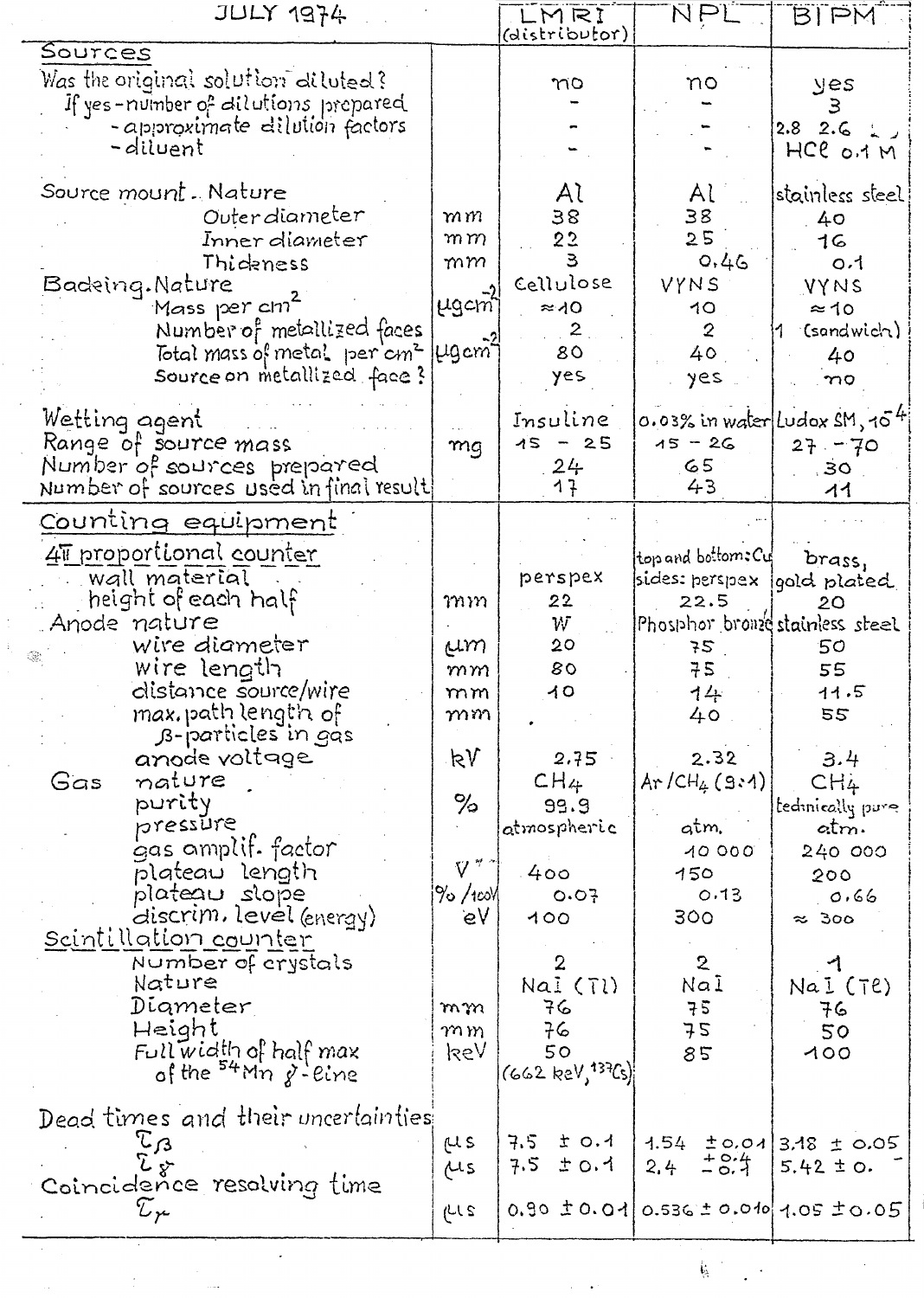| $(4\pi\beta(PC)-e$ HETHOD)<br>NPL<br>BIPM<br>LM RI<br>Counting data<br>$\mathfrak m$<br>. keV  530 / 670  730 / 860  1270 /1 470  700   9 <i>00  500   690  690   905  1300  156</i><br>g rannel setting<br>$s^{-1}$<br>2.1<br>2.1<br>0.84<br>Badeground rate B<br>0.87<br>0.86<br>2.1<br>$\boldsymbol{\mathcal{A}}$<br>$s^{-1}$<br>O.5<br>0.8<br>O.9<br>1.08<br>1.8<br>O.80<br>0.103<br>$s^{-4}$<br>0.01<br>0.002<br>$O \cdot 005$<br>0.007<br>0.04<br>0.03<br>0.003<br>17<br>$\uparrow$<br>$40 + 3$<br>$-11$<br>11<br>$5^{\circ}$<br>$\uparrow$<br>Number of sources used<br>58<br>15<br>Number of points measured<br>58<br>$[.80 - 55]$ 92 - 62 78 - 50 92 - 65 92 - 72<br>$93 - 7680 - 40$<br>℅<br>Range of Es.<br>Procedure used for<br>addition of foi's<br>variation of $\epsilon_{\alpha}$<br>$-1$ $+$<br>$+26$<br>slope/intercept %smg<br>$+14$<br>$3 -$<br>18.3<br>$2.4 -$<br>63.7<br>Intercept $(\epsilon_{\Omega} \rightarrow 1)$ $s^{-1}$ mg <sup>1</sup><br>1164.9<br>1167.3<br>1166.2<br>$1162.4$ $1162.9$<br>1168<br>1167.8<br>$1974 - 07 - 010$ OH UT<br>Random uncertainty(16) 5 mg1<br>$0.06 + 1$<br>  0.17  <br>2.9<br>$\cdot$ 0.3<br>3.8<br>3.0<br>Mean measuring time s<br>$7 \times$ Goo $1$<br>$7 \times$ Goo 10 $\times$ 5000<br>1200<br>1200<br>500<br>1200<br>for one point<br>3ulyg<br>$\overline{34}$ $\overline{24}$ June 24 - August 1<br>Sept. Sept.<br>  Sept.<br>$E$ $\in$ $\mathbb{R}$ $\in$ $\mathbb{R}$ measurement<br>Half-life adopted.<br><u> 18 040 ± 1</u> 05) h<br>NPL<br>LMRI<br><b>BIPM</b><br><u>Final result</u> (in 5 <sup>1</sup> mg <sup>1</sup> )<br>1167.3<br>1166.2<br>1163.6<br>Reference date: 1974-07-01 OH UT<br>Radioactive concentration<br>$0.027\%$<br>Random uncertainty<br>$\begin{pmatrix}\n\frac{\overline{11}}{\overline{111}} \\ \frac{\overline{111}}{\overline{111}}\n\end{pmatrix}$<br>0.0053%<br>$0.015 \%$<br>$0.915$ %<br>$0.15\frac{9}{6}$<br>$t s_{\bar{x}}$<br>standarder ror of the mean   s.e.o.m. of 11 results<br>How was it obtained? $\mid$<br>$(P = 68.3\%)$ of measurements on 43 sources extrapolated, using<br>corrected for decay scheme<br>parameter ("slope")<br>using parameter obtained from determined from 58 points<br>measurements on 3 sources<br>Systematic uncertainty<br>due to dead times<br>O.M4<br>$\leq$ 0.01<br>$\%$<br>$\%$<br>$\frac{1}{2}$<br>0.003<br>resolving time<br>0,068<br>0,06<br>$\circ$ .41<br>Q, Q<br>badeground<br>0.002<br>extrapolation<br>0.025<br>0, 1<br>0.11<br>weighing<br>O.1<br>O <sub>4</sub> O 5<br>0.04<br>O.053<br>others<br>0.27%<br>$0.23\%$<br>total (linear sum) 0.26 %<br>$T_{\beta} = T_{\delta} - T$<br>Formulae used<br>$N_0 = \frac{N_b^1 N_f^1}{N_c^1 - 2E_r N_b^1 N_f^1} \left[ 1 + \frac{2E N_c^1 - 2E_r (N_b^1 + N_f^1)}{2 - E (N_b^1 + N_f^1)} \right]$ (Bryant)<br>$\mathbb{C}_1 \times \mathbb{C}/2$<br>LWRI<br>$N_o=\frac{N_3N_3\left[1-\Gamma_r(N_3+N_8')\right]\left[1-\Gamma_{r3}N_3'+\Gamma_{r2}N_8'+(\Gamma_{r3}+\Gamma_{s}-\Gamma_c)N_c\right]}{(4-\Gamma_{r3}N_3')\left(4-\Gamma_{r3}N_8'\right)\left(N_c^2-2\Gamma_rN_3N_8\right)}$<br>NPL<br>$N_0$ and $\varepsilon_0$ were measured on 43 sources, N was obtained<br>using $N_0 = N(1 - \frac{\lambda - \epsilon}{\epsilon_0} \times 0.030)$<br>$N_o = \frac{N_{3}N_{\varrho}\left[1-\sum_{r}(N_{3}^{1}+N_{\varrho}^{1})\right]}{(N_{c}-2\sum_{r}N_{3}^{1}N_{\varrho}^{1})(1-\sum_{r}N_{c}^{1})}$<br>L is the shorter of Land L <sub>s</sub> ,<br>BIPM<br>$L_c < \tilde{L}$<br>are observed count rates (uncorrected)<br>$N_3^1, N_2^1, N_6$<br>are count rates corrected for background<br>$N_A, N_{\nu}, N_c$ |  | INTERCOMPARISON OF A <sup>134</sup> Cs SOLUTION (CONTINUED) |  |  |  |  |  |  |
|--------------------------------------------------------------------------------------------------------------------------------------------------------------------------------------------------------------------------------------------------------------------------------------------------------------------------------------------------------------------------------------------------------------------------------------------------------------------------------------------------------------------------------------------------------------------------------------------------------------------------------------------------------------------------------------------------------------------------------------------------------------------------------------------------------------------------------------------------------------------------------------------------------------------------------------------------------------------------------------------------------------------------------------------------------------------------------------------------------------------------------------------------------------------------------------------------------------------------------------------------------------------------------------------------------------------------------------------------------------------------------------------------------------------------------------------------------------------------------------------------------------------------------------------------------------------------------------------------------------------------------------------------------------------------------------------------------------------------------------------------------------------------------------------------------------------------------------------------------------------------------------------------------------------------------------------------------------------------------------------------------------------------------------------------------------------------------------------------------------------------------------------------------------------------------------------------------------------------------------------------------------------------------------------------------------------------------------------------------------------------------------------------------------------------------------------------------------------------------------------------------------------------------------------------------------------------------------------------------------------------------------------------------------------------------------------------------------------------------------------------------------------------------------------------------------------------------------------------------------------------------------------------------------------------------------------------------------------------------------------------------------------------------------------------------------------------------------------------------------------------------------------------------------------------------------------------------------------------------------------------------------------------------------------------------------------------------------------------------------------------------------------------------------------------------------------------------------------------------------------------------------------------------------------------------------------------------------------------------------------------------|--|-------------------------------------------------------------|--|--|--|--|--|--|
|                                                                                                                                                                                                                                                                                                                                                                                                                                                                                                                                                                                                                                                                                                                                                                                                                                                                                                                                                                                                                                                                                                                                                                                                                                                                                                                                                                                                                                                                                                                                                                                                                                                                                                                                                                                                                                                                                                                                                                                                                                                                                                                                                                                                                                                                                                                                                                                                                                                                                                                                                                                                                                                                                                                                                                                                                                                                                                                                                                                                                                                                                                                                                                                                                                                                                                                                                                                                                                                                                                                                                                                                                                |  |                                                             |  |  |  |  |  |  |
|                                                                                                                                                                                                                                                                                                                                                                                                                                                                                                                                                                                                                                                                                                                                                                                                                                                                                                                                                                                                                                                                                                                                                                                                                                                                                                                                                                                                                                                                                                                                                                                                                                                                                                                                                                                                                                                                                                                                                                                                                                                                                                                                                                                                                                                                                                                                                                                                                                                                                                                                                                                                                                                                                                                                                                                                                                                                                                                                                                                                                                                                                                                                                                                                                                                                                                                                                                                                                                                                                                                                                                                                                                |  |                                                             |  |  |  |  |  |  |
|                                                                                                                                                                                                                                                                                                                                                                                                                                                                                                                                                                                                                                                                                                                                                                                                                                                                                                                                                                                                                                                                                                                                                                                                                                                                                                                                                                                                                                                                                                                                                                                                                                                                                                                                                                                                                                                                                                                                                                                                                                                                                                                                                                                                                                                                                                                                                                                                                                                                                                                                                                                                                                                                                                                                                                                                                                                                                                                                                                                                                                                                                                                                                                                                                                                                                                                                                                                                                                                                                                                                                                                                                                |  |                                                             |  |  |  |  |  |  |
|                                                                                                                                                                                                                                                                                                                                                                                                                                                                                                                                                                                                                                                                                                                                                                                                                                                                                                                                                                                                                                                                                                                                                                                                                                                                                                                                                                                                                                                                                                                                                                                                                                                                                                                                                                                                                                                                                                                                                                                                                                                                                                                                                                                                                                                                                                                                                                                                                                                                                                                                                                                                                                                                                                                                                                                                                                                                                                                                                                                                                                                                                                                                                                                                                                                                                                                                                                                                                                                                                                                                                                                                                                |  |                                                             |  |  |  |  |  |  |
|                                                                                                                                                                                                                                                                                                                                                                                                                                                                                                                                                                                                                                                                                                                                                                                                                                                                                                                                                                                                                                                                                                                                                                                                                                                                                                                                                                                                                                                                                                                                                                                                                                                                                                                                                                                                                                                                                                                                                                                                                                                                                                                                                                                                                                                                                                                                                                                                                                                                                                                                                                                                                                                                                                                                                                                                                                                                                                                                                                                                                                                                                                                                                                                                                                                                                                                                                                                                                                                                                                                                                                                                                                |  |                                                             |  |  |  |  |  |  |
|                                                                                                                                                                                                                                                                                                                                                                                                                                                                                                                                                                                                                                                                                                                                                                                                                                                                                                                                                                                                                                                                                                                                                                                                                                                                                                                                                                                                                                                                                                                                                                                                                                                                                                                                                                                                                                                                                                                                                                                                                                                                                                                                                                                                                                                                                                                                                                                                                                                                                                                                                                                                                                                                                                                                                                                                                                                                                                                                                                                                                                                                                                                                                                                                                                                                                                                                                                                                                                                                                                                                                                                                                                |  |                                                             |  |  |  |  |  |  |
|                                                                                                                                                                                                                                                                                                                                                                                                                                                                                                                                                                                                                                                                                                                                                                                                                                                                                                                                                                                                                                                                                                                                                                                                                                                                                                                                                                                                                                                                                                                                                                                                                                                                                                                                                                                                                                                                                                                                                                                                                                                                                                                                                                                                                                                                                                                                                                                                                                                                                                                                                                                                                                                                                                                                                                                                                                                                                                                                                                                                                                                                                                                                                                                                                                                                                                                                                                                                                                                                                                                                                                                                                                |  |                                                             |  |  |  |  |  |  |
|                                                                                                                                                                                                                                                                                                                                                                                                                                                                                                                                                                                                                                                                                                                                                                                                                                                                                                                                                                                                                                                                                                                                                                                                                                                                                                                                                                                                                                                                                                                                                                                                                                                                                                                                                                                                                                                                                                                                                                                                                                                                                                                                                                                                                                                                                                                                                                                                                                                                                                                                                                                                                                                                                                                                                                                                                                                                                                                                                                                                                                                                                                                                                                                                                                                                                                                                                                                                                                                                                                                                                                                                                                |  |                                                             |  |  |  |  |  |  |
|                                                                                                                                                                                                                                                                                                                                                                                                                                                                                                                                                                                                                                                                                                                                                                                                                                                                                                                                                                                                                                                                                                                                                                                                                                                                                                                                                                                                                                                                                                                                                                                                                                                                                                                                                                                                                                                                                                                                                                                                                                                                                                                                                                                                                                                                                                                                                                                                                                                                                                                                                                                                                                                                                                                                                                                                                                                                                                                                                                                                                                                                                                                                                                                                                                                                                                                                                                                                                                                                                                                                                                                                                                |  |                                                             |  |  |  |  |  |  |
|                                                                                                                                                                                                                                                                                                                                                                                                                                                                                                                                                                                                                                                                                                                                                                                                                                                                                                                                                                                                                                                                                                                                                                                                                                                                                                                                                                                                                                                                                                                                                                                                                                                                                                                                                                                                                                                                                                                                                                                                                                                                                                                                                                                                                                                                                                                                                                                                                                                                                                                                                                                                                                                                                                                                                                                                                                                                                                                                                                                                                                                                                                                                                                                                                                                                                                                                                                                                                                                                                                                                                                                                                                |  |                                                             |  |  |  |  |  |  |
|                                                                                                                                                                                                                                                                                                                                                                                                                                                                                                                                                                                                                                                                                                                                                                                                                                                                                                                                                                                                                                                                                                                                                                                                                                                                                                                                                                                                                                                                                                                                                                                                                                                                                                                                                                                                                                                                                                                                                                                                                                                                                                                                                                                                                                                                                                                                                                                                                                                                                                                                                                                                                                                                                                                                                                                                                                                                                                                                                                                                                                                                                                                                                                                                                                                                                                                                                                                                                                                                                                                                                                                                                                |  |                                                             |  |  |  |  |  |  |
|                                                                                                                                                                                                                                                                                                                                                                                                                                                                                                                                                                                                                                                                                                                                                                                                                                                                                                                                                                                                                                                                                                                                                                                                                                                                                                                                                                                                                                                                                                                                                                                                                                                                                                                                                                                                                                                                                                                                                                                                                                                                                                                                                                                                                                                                                                                                                                                                                                                                                                                                                                                                                                                                                                                                                                                                                                                                                                                                                                                                                                                                                                                                                                                                                                                                                                                                                                                                                                                                                                                                                                                                                                |  |                                                             |  |  |  |  |  |  |
|                                                                                                                                                                                                                                                                                                                                                                                                                                                                                                                                                                                                                                                                                                                                                                                                                                                                                                                                                                                                                                                                                                                                                                                                                                                                                                                                                                                                                                                                                                                                                                                                                                                                                                                                                                                                                                                                                                                                                                                                                                                                                                                                                                                                                                                                                                                                                                                                                                                                                                                                                                                                                                                                                                                                                                                                                                                                                                                                                                                                                                                                                                                                                                                                                                                                                                                                                                                                                                                                                                                                                                                                                                |  |                                                             |  |  |  |  |  |  |
|                                                                                                                                                                                                                                                                                                                                                                                                                                                                                                                                                                                                                                                                                                                                                                                                                                                                                                                                                                                                                                                                                                                                                                                                                                                                                                                                                                                                                                                                                                                                                                                                                                                                                                                                                                                                                                                                                                                                                                                                                                                                                                                                                                                                                                                                                                                                                                                                                                                                                                                                                                                                                                                                                                                                                                                                                                                                                                                                                                                                                                                                                                                                                                                                                                                                                                                                                                                                                                                                                                                                                                                                                                |  |                                                             |  |  |  |  |  |  |
|                                                                                                                                                                                                                                                                                                                                                                                                                                                                                                                                                                                                                                                                                                                                                                                                                                                                                                                                                                                                                                                                                                                                                                                                                                                                                                                                                                                                                                                                                                                                                                                                                                                                                                                                                                                                                                                                                                                                                                                                                                                                                                                                                                                                                                                                                                                                                                                                                                                                                                                                                                                                                                                                                                                                                                                                                                                                                                                                                                                                                                                                                                                                                                                                                                                                                                                                                                                                                                                                                                                                                                                                                                |  |                                                             |  |  |  |  |  |  |
|                                                                                                                                                                                                                                                                                                                                                                                                                                                                                                                                                                                                                                                                                                                                                                                                                                                                                                                                                                                                                                                                                                                                                                                                                                                                                                                                                                                                                                                                                                                                                                                                                                                                                                                                                                                                                                                                                                                                                                                                                                                                                                                                                                                                                                                                                                                                                                                                                                                                                                                                                                                                                                                                                                                                                                                                                                                                                                                                                                                                                                                                                                                                                                                                                                                                                                                                                                                                                                                                                                                                                                                                                                |  |                                                             |  |  |  |  |  |  |
|                                                                                                                                                                                                                                                                                                                                                                                                                                                                                                                                                                                                                                                                                                                                                                                                                                                                                                                                                                                                                                                                                                                                                                                                                                                                                                                                                                                                                                                                                                                                                                                                                                                                                                                                                                                                                                                                                                                                                                                                                                                                                                                                                                                                                                                                                                                                                                                                                                                                                                                                                                                                                                                                                                                                                                                                                                                                                                                                                                                                                                                                                                                                                                                                                                                                                                                                                                                                                                                                                                                                                                                                                                |  |                                                             |  |  |  |  |  |  |
|                                                                                                                                                                                                                                                                                                                                                                                                                                                                                                                                                                                                                                                                                                                                                                                                                                                                                                                                                                                                                                                                                                                                                                                                                                                                                                                                                                                                                                                                                                                                                                                                                                                                                                                                                                                                                                                                                                                                                                                                                                                                                                                                                                                                                                                                                                                                                                                                                                                                                                                                                                                                                                                                                                                                                                                                                                                                                                                                                                                                                                                                                                                                                                                                                                                                                                                                                                                                                                                                                                                                                                                                                                |  |                                                             |  |  |  |  |  |  |
|                                                                                                                                                                                                                                                                                                                                                                                                                                                                                                                                                                                                                                                                                                                                                                                                                                                                                                                                                                                                                                                                                                                                                                                                                                                                                                                                                                                                                                                                                                                                                                                                                                                                                                                                                                                                                                                                                                                                                                                                                                                                                                                                                                                                                                                                                                                                                                                                                                                                                                                                                                                                                                                                                                                                                                                                                                                                                                                                                                                                                                                                                                                                                                                                                                                                                                                                                                                                                                                                                                                                                                                                                                |  |                                                             |  |  |  |  |  |  |
|                                                                                                                                                                                                                                                                                                                                                                                                                                                                                                                                                                                                                                                                                                                                                                                                                                                                                                                                                                                                                                                                                                                                                                                                                                                                                                                                                                                                                                                                                                                                                                                                                                                                                                                                                                                                                                                                                                                                                                                                                                                                                                                                                                                                                                                                                                                                                                                                                                                                                                                                                                                                                                                                                                                                                                                                                                                                                                                                                                                                                                                                                                                                                                                                                                                                                                                                                                                                                                                                                                                                                                                                                                |  |                                                             |  |  |  |  |  |  |
|                                                                                                                                                                                                                                                                                                                                                                                                                                                                                                                                                                                                                                                                                                                                                                                                                                                                                                                                                                                                                                                                                                                                                                                                                                                                                                                                                                                                                                                                                                                                                                                                                                                                                                                                                                                                                                                                                                                                                                                                                                                                                                                                                                                                                                                                                                                                                                                                                                                                                                                                                                                                                                                                                                                                                                                                                                                                                                                                                                                                                                                                                                                                                                                                                                                                                                                                                                                                                                                                                                                                                                                                                                |  |                                                             |  |  |  |  |  |  |
|                                                                                                                                                                                                                                                                                                                                                                                                                                                                                                                                                                                                                                                                                                                                                                                                                                                                                                                                                                                                                                                                                                                                                                                                                                                                                                                                                                                                                                                                                                                                                                                                                                                                                                                                                                                                                                                                                                                                                                                                                                                                                                                                                                                                                                                                                                                                                                                                                                                                                                                                                                                                                                                                                                                                                                                                                                                                                                                                                                                                                                                                                                                                                                                                                                                                                                                                                                                                                                                                                                                                                                                                                                |  |                                                             |  |  |  |  |  |  |
|                                                                                                                                                                                                                                                                                                                                                                                                                                                                                                                                                                                                                                                                                                                                                                                                                                                                                                                                                                                                                                                                                                                                                                                                                                                                                                                                                                                                                                                                                                                                                                                                                                                                                                                                                                                                                                                                                                                                                                                                                                                                                                                                                                                                                                                                                                                                                                                                                                                                                                                                                                                                                                                                                                                                                                                                                                                                                                                                                                                                                                                                                                                                                                                                                                                                                                                                                                                                                                                                                                                                                                                                                                |  |                                                             |  |  |  |  |  |  |
|                                                                                                                                                                                                                                                                                                                                                                                                                                                                                                                                                                                                                                                                                                                                                                                                                                                                                                                                                                                                                                                                                                                                                                                                                                                                                                                                                                                                                                                                                                                                                                                                                                                                                                                                                                                                                                                                                                                                                                                                                                                                                                                                                                                                                                                                                                                                                                                                                                                                                                                                                                                                                                                                                                                                                                                                                                                                                                                                                                                                                                                                                                                                                                                                                                                                                                                                                                                                                                                                                                                                                                                                                                |  |                                                             |  |  |  |  |  |  |
|                                                                                                                                                                                                                                                                                                                                                                                                                                                                                                                                                                                                                                                                                                                                                                                                                                                                                                                                                                                                                                                                                                                                                                                                                                                                                                                                                                                                                                                                                                                                                                                                                                                                                                                                                                                                                                                                                                                                                                                                                                                                                                                                                                                                                                                                                                                                                                                                                                                                                                                                                                                                                                                                                                                                                                                                                                                                                                                                                                                                                                                                                                                                                                                                                                                                                                                                                                                                                                                                                                                                                                                                                                |  |                                                             |  |  |  |  |  |  |
|                                                                                                                                                                                                                                                                                                                                                                                                                                                                                                                                                                                                                                                                                                                                                                                                                                                                                                                                                                                                                                                                                                                                                                                                                                                                                                                                                                                                                                                                                                                                                                                                                                                                                                                                                                                                                                                                                                                                                                                                                                                                                                                                                                                                                                                                                                                                                                                                                                                                                                                                                                                                                                                                                                                                                                                                                                                                                                                                                                                                                                                                                                                                                                                                                                                                                                                                                                                                                                                                                                                                                                                                                                |  |                                                             |  |  |  |  |  |  |
|                                                                                                                                                                                                                                                                                                                                                                                                                                                                                                                                                                                                                                                                                                                                                                                                                                                                                                                                                                                                                                                                                                                                                                                                                                                                                                                                                                                                                                                                                                                                                                                                                                                                                                                                                                                                                                                                                                                                                                                                                                                                                                                                                                                                                                                                                                                                                                                                                                                                                                                                                                                                                                                                                                                                                                                                                                                                                                                                                                                                                                                                                                                                                                                                                                                                                                                                                                                                                                                                                                                                                                                                                                |  |                                                             |  |  |  |  |  |  |
|                                                                                                                                                                                                                                                                                                                                                                                                                                                                                                                                                                                                                                                                                                                                                                                                                                                                                                                                                                                                                                                                                                                                                                                                                                                                                                                                                                                                                                                                                                                                                                                                                                                                                                                                                                                                                                                                                                                                                                                                                                                                                                                                                                                                                                                                                                                                                                                                                                                                                                                                                                                                                                                                                                                                                                                                                                                                                                                                                                                                                                                                                                                                                                                                                                                                                                                                                                                                                                                                                                                                                                                                                                |  |                                                             |  |  |  |  |  |  |
|                                                                                                                                                                                                                                                                                                                                                                                                                                                                                                                                                                                                                                                                                                                                                                                                                                                                                                                                                                                                                                                                                                                                                                                                                                                                                                                                                                                                                                                                                                                                                                                                                                                                                                                                                                                                                                                                                                                                                                                                                                                                                                                                                                                                                                                                                                                                                                                                                                                                                                                                                                                                                                                                                                                                                                                                                                                                                                                                                                                                                                                                                                                                                                                                                                                                                                                                                                                                                                                                                                                                                                                                                                |  |                                                             |  |  |  |  |  |  |
|                                                                                                                                                                                                                                                                                                                                                                                                                                                                                                                                                                                                                                                                                                                                                                                                                                                                                                                                                                                                                                                                                                                                                                                                                                                                                                                                                                                                                                                                                                                                                                                                                                                                                                                                                                                                                                                                                                                                                                                                                                                                                                                                                                                                                                                                                                                                                                                                                                                                                                                                                                                                                                                                                                                                                                                                                                                                                                                                                                                                                                                                                                                                                                                                                                                                                                                                                                                                                                                                                                                                                                                                                                |  |                                                             |  |  |  |  |  |  |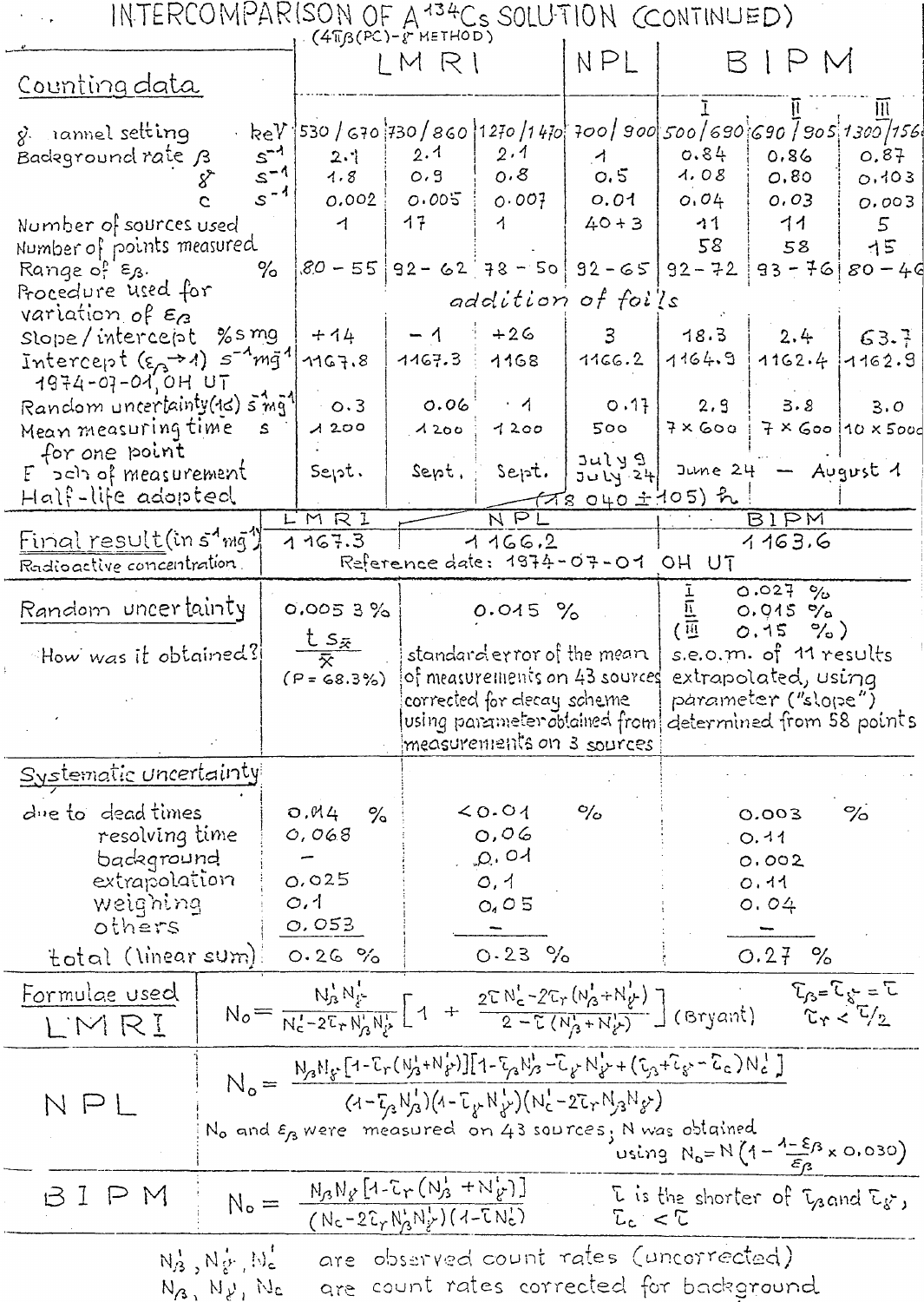| <u>ADDITIONAL MEASUREMENTS BY L.M.R.I.</u>                                     |                                                                              |
|--------------------------------------------------------------------------------|------------------------------------------------------------------------------|
| $4$ 'IL $\beta$ (LS).                                                          |                                                                              |
| Sources                                                                        | Counting equipment                                                           |
| Number of dilutions<br>$\overline{2}$<br>Approximate dilution factors 550; 700 | B detector: 2 photomultipliers RCA 8850                                      |
| Diluent<br>Toluene.                                                            | y detector: 2 NaI(T?) crystals                                               |
| Diluent Toluene<br>Scintillators butyl PBD 10g/dm                              | $(d=150 \text{ mm}, \text{h} = 75 \text{ mm})$                               |
| $BIBUQ$ $12\frac{6}{9}$ / $\text{dm}^3$                                        | dead times $\tau_{A} = (5.0 \pm 0.1)$ $\mu s$                                |
| $10^{6}$<br>DBP<br>Complexing agent                                            | $U_{k} = (5.0 \pm 0.4) \mu s$                                                |
| Volume of vessel<br>$2.5 \, cm^{3}$                                            | Resolution time $E_T = (1.005 \pm 0.010)$ $\mu s$                            |
| Counting data                                                                  |                                                                              |
| ∙keƳ<br>g-channel setting.                                                     | 550<br>/660<br>720 / 880<br>1270 / 1460                                      |
| $s^{-4}$<br>Background rate B                                                  | 75<br>75<br>15                                                               |
| $s^{-4}$                                                                       | 19<br>13                                                                     |
| $s^{-1}$                                                                       | 0.2<br>0.02<br>O, 1                                                          |
| Number of sources measured                                                     | $95 - 84$                                                                    |
| $\%$<br>Range of $\varepsilon_{\!B}$                                           | $95 - 84$<br>$93 - 79$<br>shift of discrimination level                      |
| Procedure used for varying $\varepsilon_{13}$<br>Slope/intercept'<br>$\%$ s mg | $+3.6.10 - 4 - 0.0025$<br>$+0.0192$                                          |
| $54$ mq <sup>4</sup><br>Intercept( $\varepsilon_{\beta}$ -r 1)                 | $1167$ $1168$<br>$-1171$                                                     |
| $-1974 - 07 - 01,$ OH $UT$                                                     |                                                                              |
| $5^{-4}$ $mq$ <sup>-4</sup><br>Random uncertainty (16)                         | $0.69$ $\vert$ $0.84$ $\vert$<br>0.73                                        |
| Mean measuring time for one point<br>S                                         | $\approx 10^{4}$<br>$\approx$ 40 <sup>4</sup><br>$\approx$ 10 <sup>4</sup>   |
| Epoch of measurement                                                           | $1974 - 08 - 26$ to $1974 - 09 - 05$                                         |
|                                                                                | Formula used for calculating the activity: the same as with 4ib(PC) f method |
|                                                                                |                                                                              |
| 35                                                                             | Result: Radioactive concentration = $1168 s1 m q1$ (1974-07-01,0H UT)        |
|                                                                                | Random unertainty $(45)_{400}$ <sup>ts</sup> $\frac{15}{12}$ = 0.07%         |
| Systematic uncertainties:                                                      | X<br>total $0.33\%$<br>0.01%                                                 |
| dead times<br>resolving time                                                   | 0.01                                                                         |
| background<br>extrapolation                                                    | 0.05<br>0.20                                                                 |
| weighing                                                                       | $\circ$ . $\circ$ 6                                                          |
| $4$ II $\bar{g}$ (well crystal)                                                |                                                                              |
| Sources                                                                        | <u>, "counting equipment</u>                                                 |
| 1 dilution, factor≈ 12                                                         | 1 Well crystal, NaI(Te)                                                      |
| Diluent: HCC<br>0.1M                                                           | Diameter :<br>$425$ $mm$                                                     |
| 10 µg per g of solution<br>Carrier: CsCl                                       | Height:<br>$102$ mm                                                          |
| Source badeing: Mylar<br>Diameter:<br>$10$ m $m$                               | Well diameter:<br>$-12$ mm<br>depth:<br>50 mm                                |
| (the source is plastified)                                                     | Thideness of lining 1 mm<br>(Be)                                             |
| Number of sources measured: $19$                                               | Dead time<br>$C = (8.0 \pm 0.1) \mu s$                                       |
|                                                                                | Calculated efficiency                                                        |
| Result                                                                         | for <sup>134</sup> Cs g-spectrum: 0.053                                      |
| Radioactive concentration = 1165 $\sigma^4$ mg <sup>-4</sup>                   | Counting time for each source: Goos                                          |
| $(1974 - 07 - 04, 0H U)$                                                       | Counting epoch Sept. 12/13, 1974                                             |
| Random uncertainty (16)<br>$0.022 \%$                                          | Total systematic uncertainty:<br>0.7%                                        |
| Systematic uncertainties:                                                      |                                                                              |
|                                                                                |                                                                              |
| Dead time<br>$0.05\%$                                                          |                                                                              |
| O.10<br>Badeground                                                             |                                                                              |
| Weighing<br>0.15                                                               |                                                                              |
| Efficiency calculation 0.4                                                     | H.                                                                           |